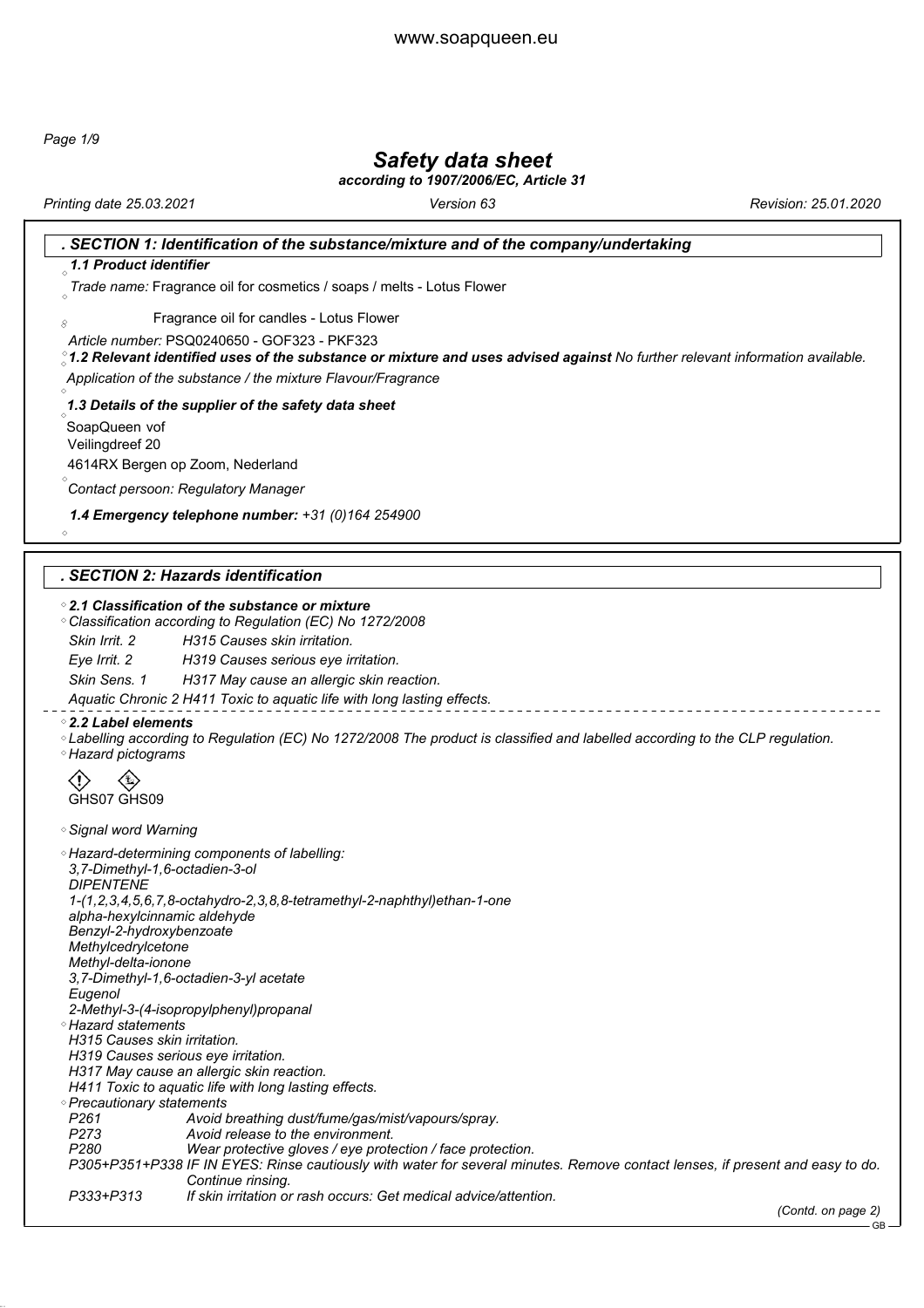*Page 2/9*

### *Safety data sheet*

*according to 1907/2006/EC, Article 31*

*Printing date 25.03.2021 Version 63 Revision: 25.01.2020*

| (Contd. of page 1)<br>P <sub>501</sub><br>Dispose of contents/container in accordance with local/regional/national/international regulations.<br>◦2.3 Other hazards<br>◦ Results of PBT and vPvB assessment<br>◇ PBT: Not applicable.<br>◇ vPvB: Not applicable. |                   |  |  |
|------------------------------------------------------------------------------------------------------------------------------------------------------------------------------------------------------------------------------------------------------------------|-------------------|--|--|
| . SECTION 3: Composition/information on ingredients                                                                                                                                                                                                              |                   |  |  |
| $^{\circ}$ 3.2 Chemical characterisation: Mixtures<br><i><b>Oescription: Mixture of substances listed below with nonhazardous additions.</b></i>                                                                                                                 |                   |  |  |
| <i><b>Oangerous components:</b></i>                                                                                                                                                                                                                              |                   |  |  |
| CAS: 60-12-8<br>2-Phenylethanol                                                                                                                                                                                                                                  | $>5 - 10\%$       |  |  |
| EINECS: 200-456-2 Acute Tox. 4, H302; Eye Irrit. 2, H319                                                                                                                                                                                                         |                   |  |  |
| CAS: 18479-58-8                                                                                                                                                                                                                                                  |                   |  |  |
| 2,6-Dimethyloct-7-en-2-ol<br>EINECS: 242-362-4 Skin Irrit. 2, H315; Eye Irrit. 2, H319                                                                                                                                                                           | $>5 - 10\%$       |  |  |
| CAS: 78-70-6                                                                                                                                                                                                                                                     |                   |  |  |
| 3,7-Dimethyl-1,6-octadien-3-ol                                                                                                                                                                                                                                   | $>2.5 - 5%$       |  |  |
| EINECS: 201-134-4 Skin Irrit. 2, H315; Eye Irrit. 2, H319; Skin Sens. 1B, H317<br>CAS: 140-11-4                                                                                                                                                                  |                   |  |  |
| Benzyl acetate                                                                                                                                                                                                                                                   | $>2.5 - 5%$       |  |  |
| EINECS: 205-399-7 Aquatic Chronic 3, H412<br>CAS: 54464-57-2                                                                                                                                                                                                     |                   |  |  |
| 1-(1,2,3,4,5,6,7,8-octahydro-2,3,8,8-tetramethyl-2-naphthyl)ethan-1-one                                                                                                                                                                                          | $>2.5 - 5%$       |  |  |
| EINECS: 259-174-3 Aquatic Chronic 1, H410; Skin Irrit. 2, H315; Skin Sens. 1, H317                                                                                                                                                                               |                   |  |  |
| CAS: 138-86-3<br><b>DIPENTENE</b>                                                                                                                                                                                                                                | $>2.5 - 5%$       |  |  |
| EINECS: 205-341-0 Flam. Liq. 3, H226; Asp. Tox. 1, H304; Aquatic Acute 1, H400; Aquatic Chronic 1, H410; Skin<br>Irrit. 2, H315; Skin Sens. 1B, H317                                                                                                             |                   |  |  |
|                                                                                                                                                                                                                                                                  |                   |  |  |
| CAS: 101-86-0<br>alpha-hexylcinnamic aldehyde                                                                                                                                                                                                                    | 2.5%              |  |  |
| EINECS: 202-983-3 Aquatic Acute 1, H400; Aquatic Chronic 2, H411; Skin Sens. 1B, H317                                                                                                                                                                            |                   |  |  |
| CAS: 118-58-1<br>Benzyl-2-hydroxybenzoate                                                                                                                                                                                                                        | 2.5%              |  |  |
| EINECS: 204-262-9 Eye Irrit. 2, H319; Skin Sens. 1B, H317; Aquatic Chronic 3, H412                                                                                                                                                                               |                   |  |  |
| CAS: 32388-55-9<br>Methylcedrylcetone                                                                                                                                                                                                                            | 2.5%              |  |  |
| EINECS: 251-020-3 Aquatic Acute 1, H400; Aquatic Chronic 1, H410; Skin Sens. 1B, H317                                                                                                                                                                            |                   |  |  |
| CAS: 127-51-5<br>Methyl-delta-ionone                                                                                                                                                                                                                             | $\geq 1 - 2.5\%$  |  |  |
| EINECS: 204-846-3 Aquatic Chronic 2, H411; Skin Sens. 1B, H317                                                                                                                                                                                                   |                   |  |  |
| CAS: 88-41-5<br>2-tert-Butylcyclohexylacetate                                                                                                                                                                                                                    | ≥1-<2.5%          |  |  |
| EINECS: 201-828-7 Aquatic Chronic 2, H411                                                                                                                                                                                                                        |                   |  |  |
| CAS: 115-95-7<br>3,7-Dimethyl-1,6-octadien-3-yl acetate                                                                                                                                                                                                          | $1 - 2.5%$        |  |  |
| EINECS: 204-116-4 Skin Irrit. 2, H315; Eye Irrit. 2, H319; Skin Sens. 1B, H317                                                                                                                                                                                   |                   |  |  |
| CAS: 151-05-3<br>alpha, alpha-Dimethylphenethyl acetate                                                                                                                                                                                                          | ≥1-<2.5%          |  |  |
| EINECS: 205-781-3 Skin Irrit. 2, H315; Aquatic Chronic 3, H412                                                                                                                                                                                                   |                   |  |  |
| CAS: 28219-61-6<br>2-Ethyl-4-(2,2,3-trimethyl-3-cyclopenten-1-yl)-2-buten-1-ole                                                                                                                                                                                  | $20.25 - 1\%$     |  |  |
| EINECS: 248-908-8 Aquatic Acute 1, H400; Aquatic Chronic 1, H410; Eye Irrit. 2, H319                                                                                                                                                                             |                   |  |  |
| CAS: 2050-08-0<br>Amyl salicylate                                                                                                                                                                                                                                | $\geq 0.25 - 1\%$ |  |  |
| EINECS: 218-080-2 Aquatic Chronic 1, H410; Acute Tox. 4, H302                                                                                                                                                                                                    |                   |  |  |
| 4-Methyl-3-decen-5-ol<br>CAS: 81782-77-6                                                                                                                                                                                                                         | $\geq 0.25 < 1\%$ |  |  |
| EINECS: 279-815-0 Aquatic Acute 1, H400; Aquatic Chronic 2, H411                                                                                                                                                                                                 |                   |  |  |
| Eugenol<br>CAS: 97-53-0                                                                                                                                                                                                                                          | $\ge 0.1 - 1\%$   |  |  |
| EINECS: 202-589-1 Eye Irrit. 2, H319; Skin Sens. 1B, H317                                                                                                                                                                                                        |                   |  |  |
| CAS: 103-95-7<br>2-Methyl-3-(4-isopropylphenyl)propanal                                                                                                                                                                                                          | $\ge 0.1 - 1\%$   |  |  |
| EINECS: 203-161-7 Skin Irrit. 2, H315; Skin Sens. 1B, H317; Aquatic Chronic 3, H412                                                                                                                                                                              |                   |  |  |
| CAS: 67634-15-5<br>3-(p-Ethylphenyl)-2,2-dimethylpropion aldehyde                                                                                                                                                                                                | $\geq 0.25 - 1\%$ |  |  |
| EINECS: 266-819-2 Aquatic Acute 1, H400; Aquatic Chronic 2, H411; Skin Irrit. 2, H315; Skin Sens. 1B, H317                                                                                                                                                       |                   |  |  |

*(Contd. on page 3)* GB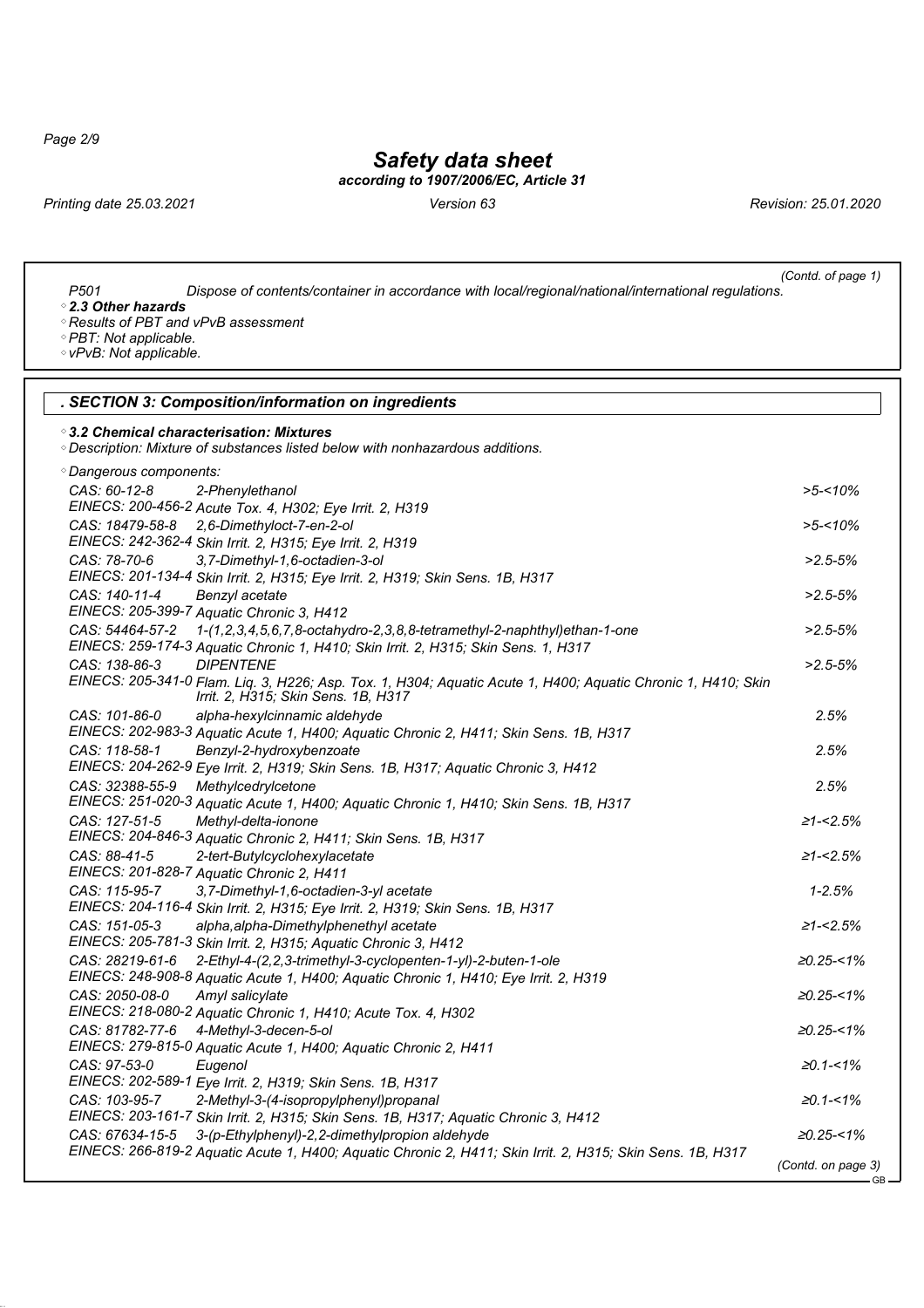*Page 3/9*

### *Safety data sheet*

*according to 1907/2006/EC, Article 31*

*Printing date 25.03.2021 Version 63 Revision: 25.01.2020*

|                                                                                                         | (Contd. of page 2) |
|---------------------------------------------------------------------------------------------------------|--------------------|
| CAS: 91-64-5<br>2H-1-Benzopyran-2-one                                                                   | $\geq 0.1 - 1\%$   |
| EINECS: 202-086-7 Acute Tox. 4, H302; Skin Sens. 1B, H317; Aquatic Chronic 3, H412                      |                    |
| 1-(2,6,6-trimethyl-1-cyclohexenyl)pent-1-en-3-one<br>CAS: 127-43-5                                      | ≥0.1-<0.25%        |
| EINECS: 204-843-7 Aquatic Chronic 2, H411; Skin Irrit. 2, H315; Skin Sens. 1, H317                      |                    |
| 3-(3.4-Methylenedioxyphenyl)-2-methylpropanal<br>CAS: 1205-17-0                                         | ≥0.1-<0.25%        |
| EINECS: 214-881-6 Repr. 2, H361; Aquatic Chronic 2, H411; Skin Sens. 1B, H317                           |                    |
| Dihydroindenyl-2,4-dioxane<br>CAS: 18096-62-3                                                           | $1\%$              |
| EINECS: 241-997-4 Repr. 2, H361f                                                                        |                    |
| CAS: 24720-09-0<br>alpha-Damascone                                                                      | ≥0.1-<0.25%        |
| EINECS: 246-430-4 Aquatic Chronic 2, H411; Acute Tox. 4, H302; Skin Sens. 1B, H317                      |                    |
| alpha-Cedrene<br>CAS: 469-61-4                                                                          | ≥0.025-<0.25%      |
| EINECS: 207-418-4 Asp. Tox. 1, H304; Aquatic Acute 1, H400; Aquatic Chronic 1, H410                     |                    |
| trans-Anethole<br>CAS: 4180-23-8                                                                        | $\geq 0.1 - 1\%$   |
| EINECS: 224-052-0 Skin Sens. 1B, H317                                                                   |                    |
| CAS: 4707-47-5<br>Methyl 2,4-dihydroxy-3,6-dimethylbenzoate                                             | $\geq 0.1 - 1\%$   |
| EINECS: 225-193-0 Skin Sens. 1B, H317                                                                   |                    |
| CAS: 68039-49-6<br>2.4-Dimethylcyclohex-3-ene-1-carbaldehyde                                            | ≥0.1-<0.25%        |
| EINECS: 268-264-1 Aquatic Chronic 2, H411; Skin Irrit. 2, H315; Eye Irrit. 2, H319; Skin Sens. 1B, H317 |                    |
| ◇ Additional information: For the wording of the listed hazard phrases refer to section 16.             |                    |

#### *. SECTION 4: First aid measures*

*4.1 Description of first aid measures*

*General information: Immediately remove any clothing soiled by the product.*

*After inhalation:*

*Supply fresh air and to be sure call for a doctor.*

- *In case of unconsciousness place patient stably in side position for transportation.*
- *After skin contact: Immediately wash with water and soap and rinse thoroughly.*
- *After eye contact: Rinse opened eye for several minutes under running water. If symptoms persist, consult a doctor.*
- *After swallowing: Drink plenty of water and provide fresh air. Call for a doctor immediately.*

*4.2 Most important symptoms and effects, both acute and delayed No further relevant information available.*

*4.3 Indication of any immediate medical attention and special treatment needed No further relevant information available.*

#### *. SECTION 5: Firefighting measures*

- *5.1 Extinguishing media*
- *Suitable extinguishing agents: CO2, sand, extinguishing powder. Do not use water.*
- *For safety reasons unsuitable extinguishing agents: Water with full jet*
- *5.2 Special hazards arising from the substance or mixture During heating or in case of fire poisonous gases are produced.*

*5.3 Advice for firefighters*

*Protective equipment: No special measures required.*

### *. SECTION 6: Accidental release measures*

- *6.1 Personal precautions, protective equipment and emergency procedures Not required.*
- *6.2 Environmental precautions:*

*Do not allow product to reach sewage system or any water course.*

*Inform respective authorities in case of seepage into water course or sewage system. Do not allow to enter sewers/ surface or ground water.*

- 
- *6.3 Methods and material for containment and cleaning up: Absorb with liquid-binding material (sand, diatomite, acid binders, universal binders, sawdust). Dispose contaminated material as waste according to item 13. Treat with 2 % sodium hydroxide solution.*

*(Contd. on page 4)*

GB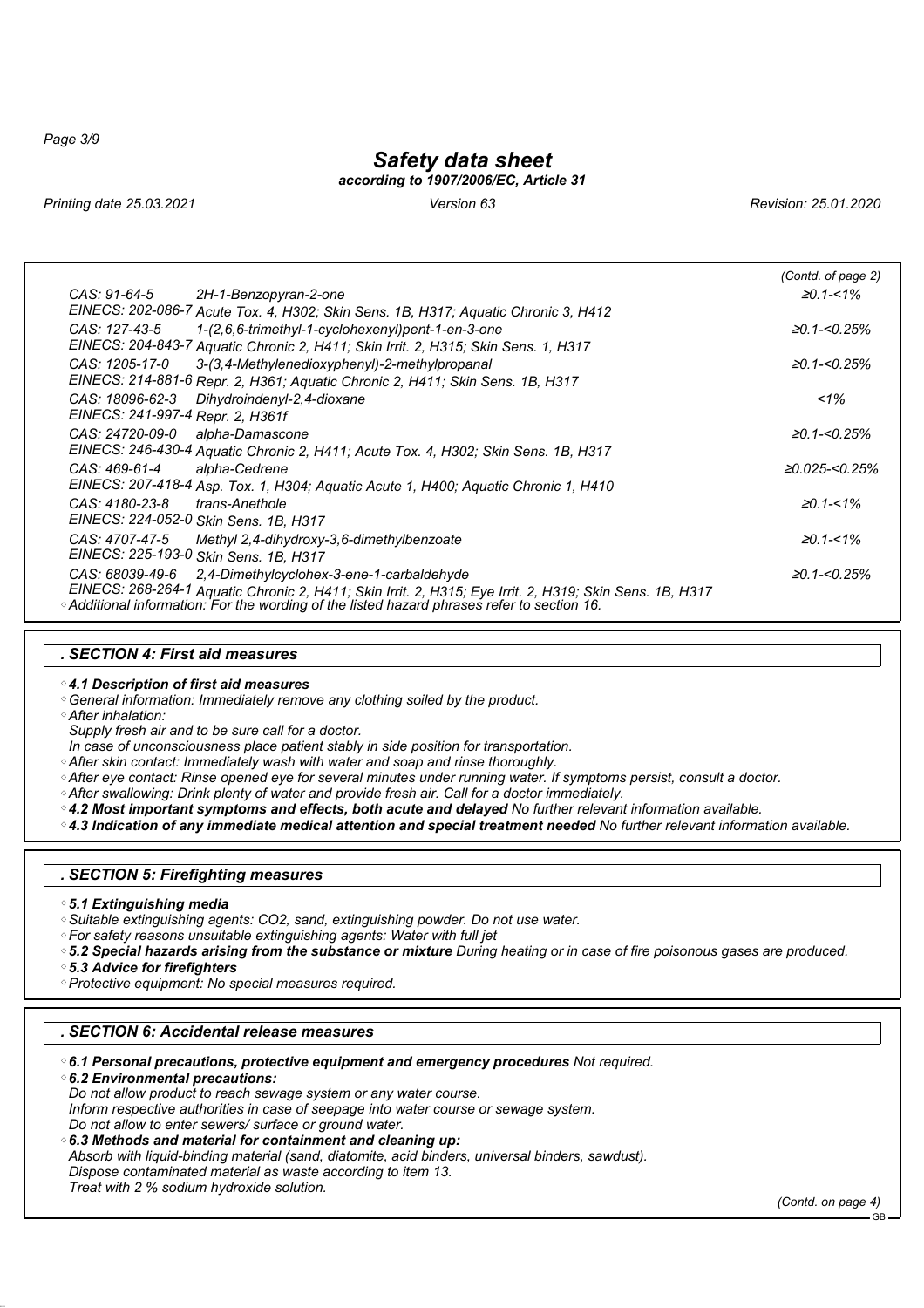*Page 4/9*

## *Safety data sheet*

### *according to 1907/2006/EC, Article 31*

*Printing date 25.03.2021 Version 63 Revision: 25.01.2020*

*(Contd. of page 3)*

*Ensure adequate ventilation.*

*6.4 Reference to other sections*

*See Section 7 for information on safe handling.*

*See Section 8 for information on personal protection equipment.*

*See Section 13 for disposal information.*

#### *. SECTION 7: Handling and storage*

*7.1 Precautions for safe handling Prevent formation of aerosols.*

*Information about fire - and explosion protection: No special measures required.*

#### *7.2 Conditions for safe storage, including any incompatibilities*

*Storage:*

*Requirements to be met by storerooms and receptacles: No special requirements.*

*Information about storage in one common storage facility: Not required.*

*Further information about storage conditions: Keep container tightly sealed.*

*Storage class: 10*

*7.3 Specific end use(s) No further relevant information available.*

#### *. SECTION 8: Exposure controls/personal protection*

#### *8.1 Control parameters*

*Additional information about design of technical facilities: No further data; see item 7.*

*Ingredients with limit values that require monitoring at the workplace:*

*The product does not contain any relevant quantities of materials with critical values that have to be monitored at the workplace. Additional information: The lists valid during the making were used as basis.*

#### *8.2 Exposure controls*

*Personal protective equipment:*

 *General protective and hygienic measures: Keep away from foodstuffs, beverages and feed. Immediately remove all soiled and contaminated clothing Wash hands before breaks and at the end of work. Avoid contact with the eyes and skin.*

*Respiratory protection: Use suitable respiratory protective device in case of insufficient ventilation.*

 *Protection of hands: Protective gloves*

*The glove material has to be impermeable and resistant to the product/ the substance/ the preparation.*

*Selection of the glove material on consideration of the penetration times, rates of diffusion and the degradation*

*Material of gloves The multichemical-resistant glove Barrier 02-100 is recommended.*

*Penetration time of glove material*

*The exact break trough time has to be found out by the manufacturer of the protective gloves and has to be observed. Eye protection:*

*Safety glasses*

*Tightly sealed goggles*

#### *. SECTION 9: Physical and chemical properties*

#### *9.1 Information on basic physical and chemical properties*

#### *General Information Appearance:*

| Form:              | Fluid                     |
|--------------------|---------------------------|
| Colour:            | Colourless to yellow tint |
| ◇ Odour:           | Characteristic            |
| ◇ Odour threshold: | Not determined.           |
| ◇ pH-value:        | Not determined.           |

*(Contd. on page 5)*

GB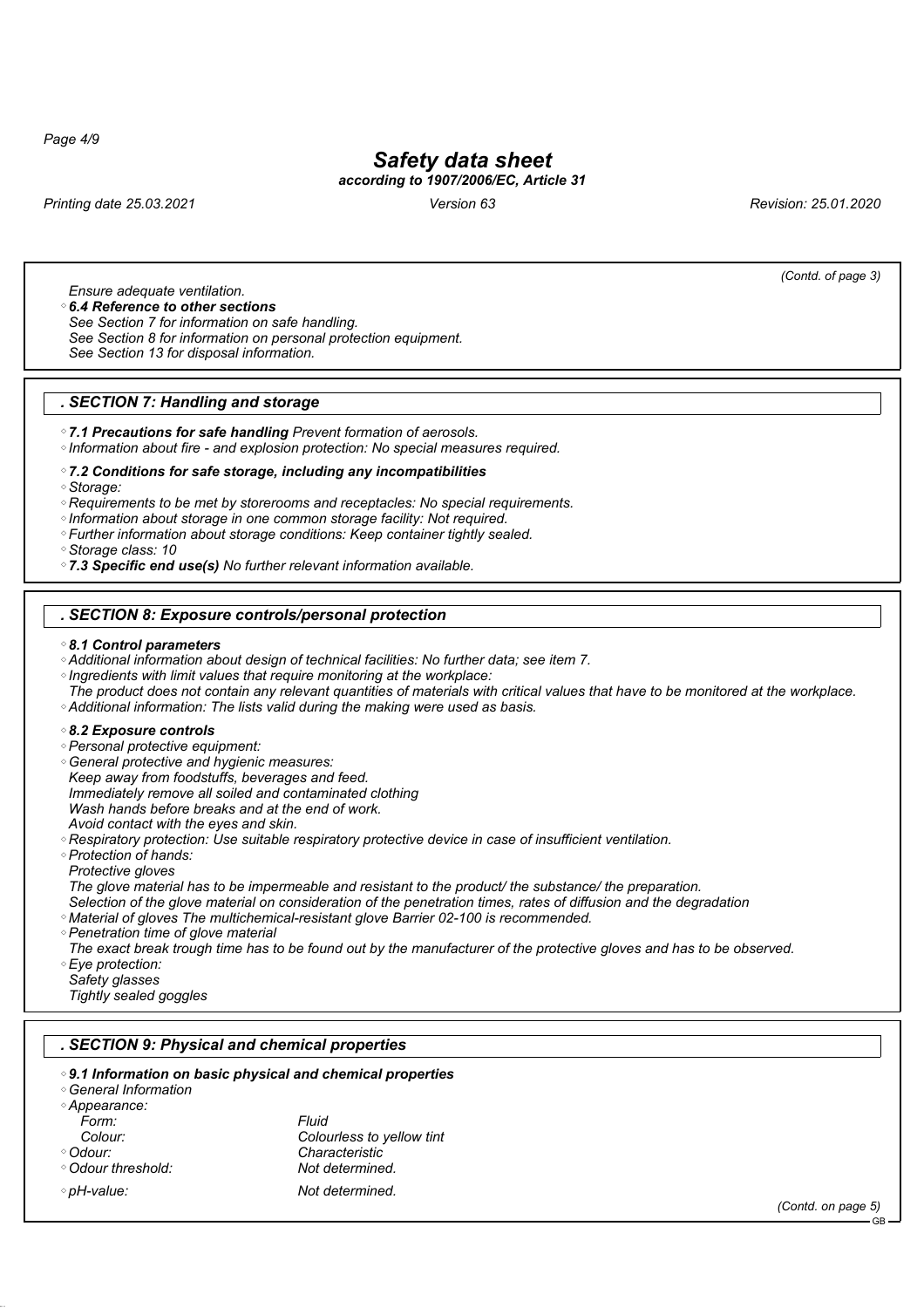*Page 5/9*

# *Safety data sheet*

*according to 1907/2006/EC, Article 31*

*Printing date 25.03.2021 Version 63 Revision: 25.01.2020*

|                                                                                    |                                                                           | (Contd. of page 4) |
|------------------------------------------------------------------------------------|---------------------------------------------------------------------------|--------------------|
| ◇ Melting point/freezing point:                                                    | Undetermined.                                                             |                    |
| ◇ Flash point:                                                                     | 90 °C                                                                     |                    |
| ◦ Flammability (solid, gas):                                                       | Not applicable.                                                           |                    |
| ◇ Decomposition temperature:                                                       | Not determined.                                                           |                    |
| ◇ Auto-ignition temperature:                                                       | Not determined.                                                           |                    |
| ◇ Explosive properties:                                                            | Not determined.                                                           |                    |
| ◦ Explosion limits:<br>Lower:<br>Upper:                                            | Not determined.<br>Not determined.                                        |                    |
| ◇ Density at 20 °C:<br>◦Relative density<br>◦ Vapour density<br>◦ Evaporation rate | 0.943 $g/cm^{3}$<br>Not determined.<br>Not determined.<br>Not determined. |                    |
| ○ Solubility in / Miscibility with<br>water:                                       | Not miscible or difficult to mix.                                         |                    |
| ◇ Partition coefficient: n-octanol/water: Not determined.                          |                                                                           |                    |
| ◦ Solvent separation test:<br>VOC (EC)                                             | 82.92 %                                                                   |                    |
| $\degree$ 9.2 Other information                                                    | No further relevant information available.                                |                    |

### *. SECTION 10: Stability and reactivity*

*10.1 Reactivity No further relevant information available.*

*10.2 Chemical stability*

*Thermal decomposition / conditions to be avoided: No decomposition if used according to specifications.*

- *10.3 Possibility of hazardous reactions No dangerous reactions known.*
- *10.4 Conditions to avoid No further relevant information available.*

*10.5 Incompatible materials: No further relevant information available.*

*10.6 Hazardous decomposition products: No dangerous decomposition products known.*

#### *. SECTION 11: Toxicological information*

*11.1 Information on toxicological effects*

*Acute toxicity Based on available data, the classification criteria are not met.*

*LD/LC50 values relevant for classification:*

### *ATE (Acute Toxicity Estimates)*

*Oral LD50 16,937 mg/kg (rat)*

- *Primary irritant effect:*
- *Skin corrosion/irritation*
- *Causes skin irritation.*
- *Serious eye damage/irritation Causes serious eye irritation.*
- *Respiratory or skin sensitisation*
- *May cause an allergic skin reaction.*
- *Additional toxicological information:*
- *CMR effects (carcinogenity, mutagenicity and toxicity for reproduction)*
- *Germ cell mutagenicity Based on available data, the classification criteria are not met.*
- *Carcinogenicity Based on available data, the classification criteria are not met.*
- *Reproductive toxicity Based on available data, the classification criteria are not met.*
- *STOT-single exposure Based on available data, the classification criteria are not met.*

*(Contd. on page 6)* GB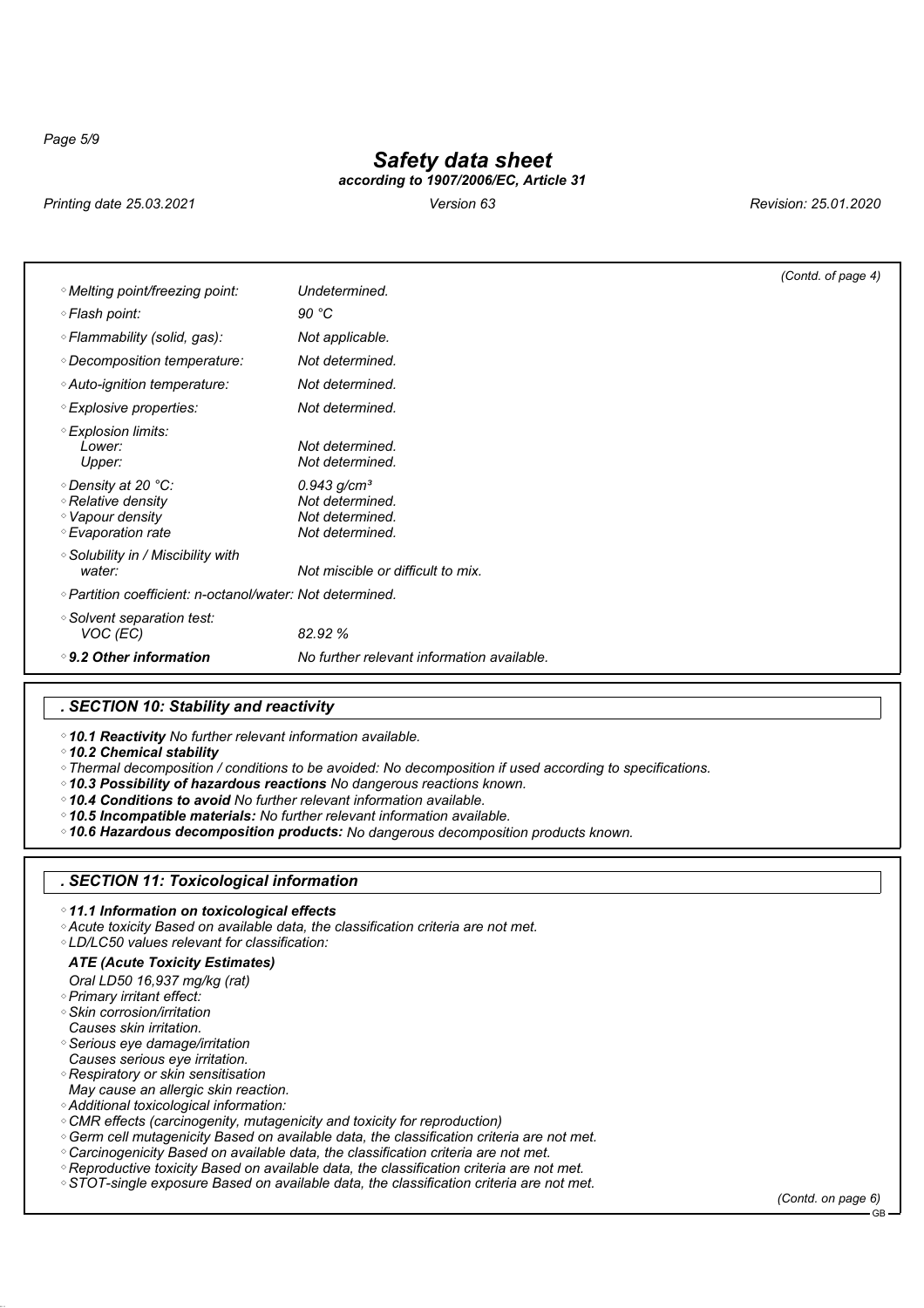*Page 6/9*

## *Safety data sheet*

*according to 1907/2006/EC, Article 31*

*Printing date 25.03.2021 Version 63 Revision: 25.01.2020*

*(Contd. of page 5)*

| . SECTION 12: Ecological information                                                                                                                          |                                                                                                                                                                                                                                                                                                                                     |
|---------------------------------------------------------------------------------------------------------------------------------------------------------------|-------------------------------------------------------------------------------------------------------------------------------------------------------------------------------------------------------------------------------------------------------------------------------------------------------------------------------------|
| $\degree$ 12.1 Toxicity                                                                                                                                       |                                                                                                                                                                                                                                                                                                                                     |
| <i><b>Aquatic toxicity: No further relevant information available.</b></i>                                                                                    |                                                                                                                                                                                                                                                                                                                                     |
| <sup>○</sup> 12.2 Persistence and degradability No further relevant information available.                                                                    |                                                                                                                                                                                                                                                                                                                                     |
| <sup>○</sup> 12.3 Bioaccumulative potential No further relevant information available.                                                                        |                                                                                                                                                                                                                                                                                                                                     |
| ○ 12.4 Mobility in soil No further relevant information available.                                                                                            |                                                                                                                                                                                                                                                                                                                                     |
| ◦ Ecotoxical effects:                                                                                                                                         |                                                                                                                                                                                                                                                                                                                                     |
| ◦ Remark: Toxic for fish                                                                                                                                      |                                                                                                                                                                                                                                                                                                                                     |
| <i><b>Additional ecological information:</b></i>                                                                                                              |                                                                                                                                                                                                                                                                                                                                     |
| ◦General notes:                                                                                                                                               |                                                                                                                                                                                                                                                                                                                                     |
| Water hazard class 2 (German Regulation) (Self-assessment): hazardous for water<br>Do not allow product to reach ground water, water course or sewage system. |                                                                                                                                                                                                                                                                                                                                     |
| Danger to drinking water if even small quantities leak into the ground.                                                                                       |                                                                                                                                                                                                                                                                                                                                     |
| Also poisonous for fish and plankton in water bodies.                                                                                                         |                                                                                                                                                                                                                                                                                                                                     |
| Toxic for aquatic organisms                                                                                                                                   |                                                                                                                                                                                                                                                                                                                                     |
| ○12.5 Results of PBT and vPvB assessment                                                                                                                      |                                                                                                                                                                                                                                                                                                                                     |
| ◇ PBT: Not applicable.                                                                                                                                        |                                                                                                                                                                                                                                                                                                                                     |
| ◇ vPvB: Not applicable.                                                                                                                                       |                                                                                                                                                                                                                                                                                                                                     |
| ○ 12.6 Other adverse effects No further relevant information available.                                                                                       |                                                                                                                                                                                                                                                                                                                                     |
|                                                                                                                                                               |                                                                                                                                                                                                                                                                                                                                     |
| . SECTION 13: Disposal considerations                                                                                                                         |                                                                                                                                                                                                                                                                                                                                     |
|                                                                                                                                                               |                                                                                                                                                                                                                                                                                                                                     |
|                                                                                                                                                               |                                                                                                                                                                                                                                                                                                                                     |
| $\degree$ 13.1 Waste treatment methods                                                                                                                        |                                                                                                                                                                                                                                                                                                                                     |
|                                                                                                                                                               | ◦Recommendation Must not be disposed together with household garbage. Do not allow product to reach sewage system.                                                                                                                                                                                                                  |
| ◇ Uncleaned packaging:                                                                                                                                        |                                                                                                                                                                                                                                                                                                                                     |
| <sup>o</sup> Recommendation: Disposal must be made according to official regulations.                                                                         |                                                                                                                                                                                                                                                                                                                                     |
|                                                                                                                                                               |                                                                                                                                                                                                                                                                                                                                     |
| . SECTION 14: Transport information                                                                                                                           |                                                                                                                                                                                                                                                                                                                                     |
|                                                                                                                                                               |                                                                                                                                                                                                                                                                                                                                     |
| ◦14.1 UN-Number                                                                                                                                               |                                                                                                                                                                                                                                                                                                                                     |
| ◇ ADR, IMDG, IATA                                                                                                                                             | UN3082                                                                                                                                                                                                                                                                                                                              |
| ○ 14.2 UN proper shipping name<br>$\circ$ ADR                                                                                                                 |                                                                                                                                                                                                                                                                                                                                     |
|                                                                                                                                                               |                                                                                                                                                                                                                                                                                                                                     |
|                                                                                                                                                               | tetramethyl-2-naphthyl)ethan-1-one)                                                                                                                                                                                                                                                                                                 |
| ◇IMDG                                                                                                                                                         |                                                                                                                                                                                                                                                                                                                                     |
|                                                                                                                                                               |                                                                                                                                                                                                                                                                                                                                     |
|                                                                                                                                                               | tetramethyl-2-naphthyl)ethan-1-one), MARINE POLLUTANT                                                                                                                                                                                                                                                                               |
| ∘IATA                                                                                                                                                         |                                                                                                                                                                                                                                                                                                                                     |
|                                                                                                                                                               |                                                                                                                                                                                                                                                                                                                                     |
|                                                                                                                                                               | 2,3,8,8-tetramethyl-2-naphthyl)ethan-1-one)                                                                                                                                                                                                                                                                                         |
| ◦ 14.3 Transport hazard class(es)                                                                                                                             |                                                                                                                                                                                                                                                                                                                                     |
| ◇ADR                                                                                                                                                          |                                                                                                                                                                                                                                                                                                                                     |
| ◇ Class                                                                                                                                                       | 9 (M6) Miscellaneous dangerous substances and articles.                                                                                                                                                                                                                                                                             |
| ∘Label                                                                                                                                                        | 9                                                                                                                                                                                                                                                                                                                                   |
| ◇IMDG, IATA                                                                                                                                                   | ENVIRONMENTALLY HAZARDOUS SUBSTANCE, LIQUID,<br>N.O.S. (DIPENTENE, 1-(1,2,3,4,5,6,7,8-octahydro-2,3,8,8-<br>ENVIRONMENTALLY HAZARDOUS SUBSTANCE, LIQUID,<br>N.O.S. (DIPENTENE, 1-(1,2,3,4,5,6,7,8-octahydro-2,3,8,8-<br>ENVIRONMENTALLY HAZARDOUS SUBSTANCE, LIQUID,<br>N.O.S. (containing DIPENTENE, 1-(1,2,3,4,5,6,7,8-octahydro- |
| ◇ Class<br>∘Label                                                                                                                                             | 9 Miscellaneous dangerous substances and articles.                                                                                                                                                                                                                                                                                  |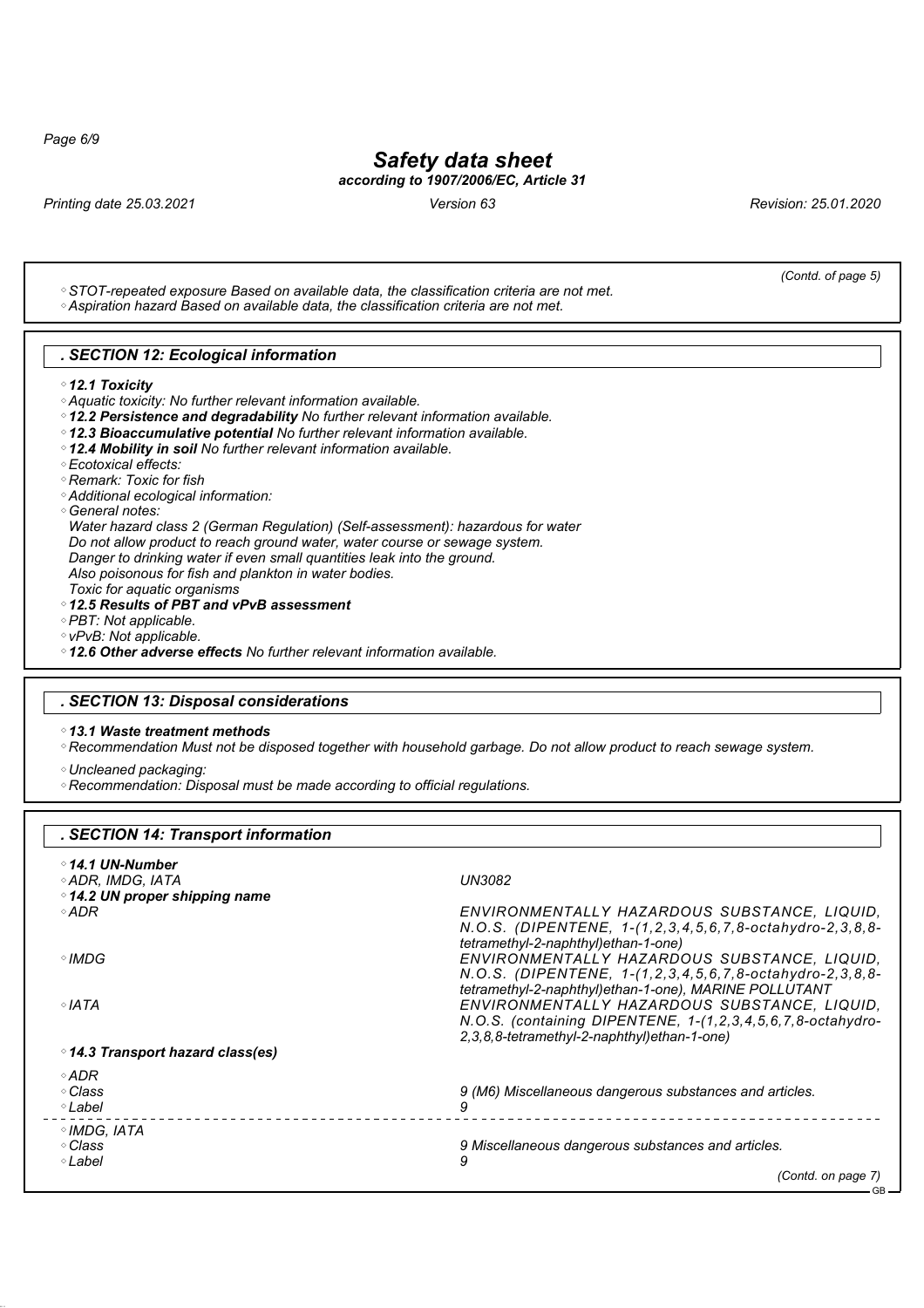*Page 7/9*

# *Safety data sheet*

*according to 1907/2006/EC, Article 31*

*Printing date 25.03.2021 Version 63 Revision: 25.01.2020*

| Ш                                                                                                                                                                                                                                                                       |
|-------------------------------------------------------------------------------------------------------------------------------------------------------------------------------------------------------------------------------------------------------------------------|
| Product contains environmentally hazardous substances: 1-<br>$(1.2.3.4.5.6.7.8-octahydro-2.3.8.8-tetramethyl-2-naphthyllethan-1-$<br>one                                                                                                                                |
| Yes<br>Symbol (fish and tree)                                                                                                                                                                                                                                           |
| Symbol (fish and tree)                                                                                                                                                                                                                                                  |
| Symbol (fish and tree)                                                                                                                                                                                                                                                  |
| Warning: Miscellaneous dangerous substances and articles.                                                                                                                                                                                                               |
| 90                                                                                                                                                                                                                                                                      |
| $F-A, S-F$                                                                                                                                                                                                                                                              |
| Α                                                                                                                                                                                                                                                                       |
| ○14.7 Transport in bulk according to Annex II of Marpol and                                                                                                                                                                                                             |
| Not applicable.                                                                                                                                                                                                                                                         |
|                                                                                                                                                                                                                                                                         |
|                                                                                                                                                                                                                                                                         |
| 5L                                                                                                                                                                                                                                                                      |
| Code: E1                                                                                                                                                                                                                                                                |
| Maximum net quantity per inner packaging: 30 ml                                                                                                                                                                                                                         |
| Maximum net quantity per outer packaging: 1000 ml                                                                                                                                                                                                                       |
| 3                                                                                                                                                                                                                                                                       |
|                                                                                                                                                                                                                                                                         |
|                                                                                                                                                                                                                                                                         |
| 5L                                                                                                                                                                                                                                                                      |
| Code: E1                                                                                                                                                                                                                                                                |
| Maximum net quantity per inner packaging: 30 ml<br>Maximum net quantity per outer packaging: 1000 ml<br>UN 3082 ENVIRONMENTALLY HAZARDOUS SUBSTANCE.<br>LIQUID, N.O.S. (DIPENTENE, 1-(1,2,3,4,5,6,7,8-OCTAHYDRO-<br>2,3,8,8-TETRAMETHYL-2-NAPHTHYL)ETHAN-1-ONE), 9, III |
|                                                                                                                                                                                                                                                                         |

#### *. SECTION 15: Regulatory information*

*15.1 Safety, health and environmental regulations/legislation specific for the substance or mixture*

 *Labelling according to Regulation (EC) No 1272/2008 The product is classified and labelled according to the CLP regulation. Hazard pictograms*

 $\langle \rangle$ ∖€ GHS07 GHS09

*Signal word Warning*

 *Hazard-determining components of labelling: 3,7-Dimethyl-1,6-octadien-3-ol DIPENTENE 1-(1,2,3,4,5,6,7,8-octahydro-2,3,8,8-tetramethyl-2-naphthyl)ethan-1-one alpha-hexylcinnamic aldehyde Benzyl-2-hydroxybenzoate Methylcedrylcetone Methyl-delta-ionone 3,7-Dimethyl-1,6-octadien-3-yl acetate Eugenol 2-Methyl-3-(4-isopropylphenyl)propanal Hazard statements H315 Causes skin irritation.*

*(Contd. on page 8)*

GB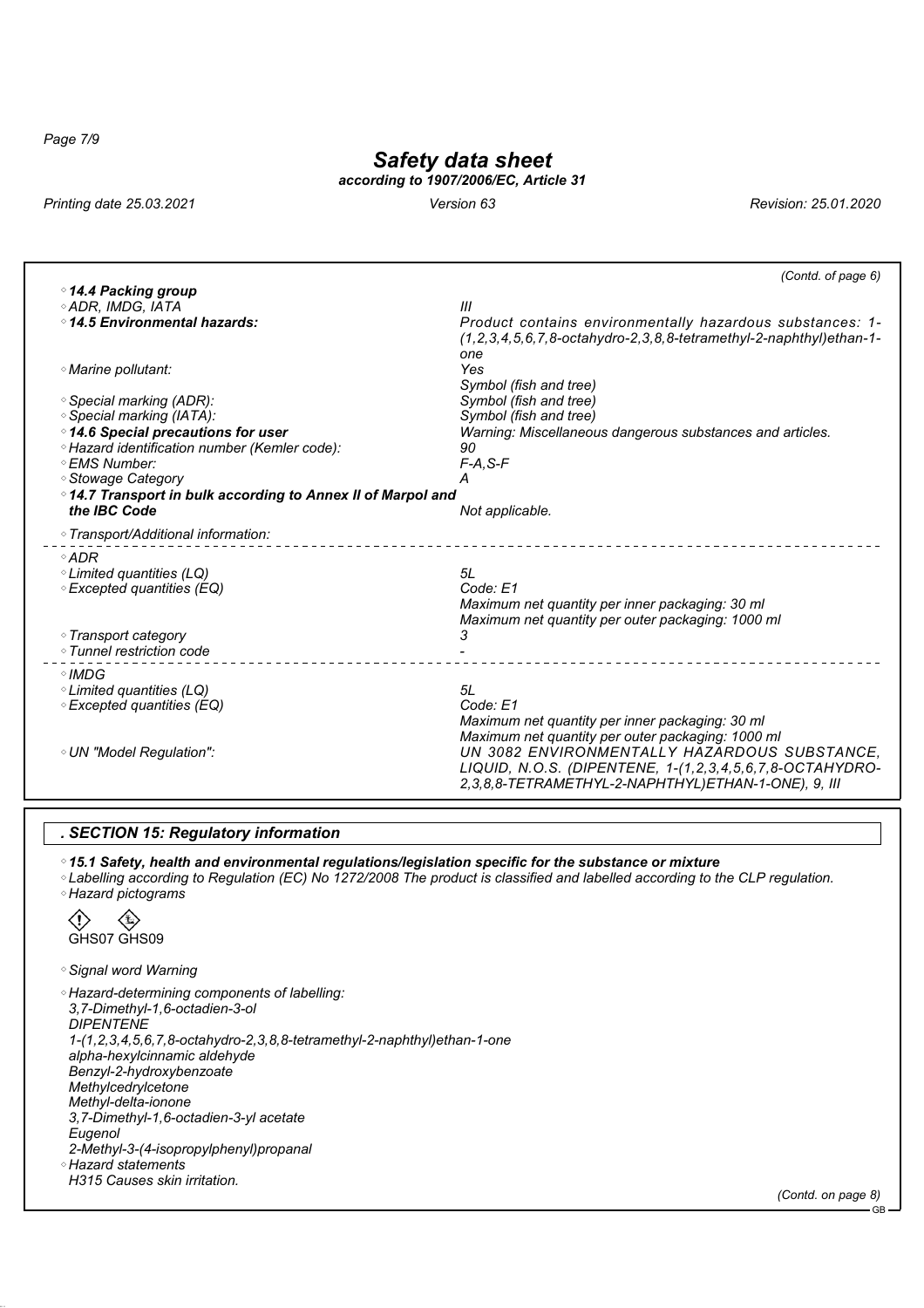*Page 8/9*

## *Safety data sheet*

### *according to 1907/2006/EC, Article 31*

*Printing date 25.03.2021 Version 63 Revision: 25.01.2020*

*(Contd. of page 7)*

*H319 Causes serious eye irritation.*

*H317 May cause an allergic skin reaction.*

*H411 Toxic to aquatic life with long lasting effects.*

*Precautionary statements*

- *P261 Avoid breathing dust/fume/gas/mist/vapours/spray.*
	- *P273 Avoid release to the environment.*
	- *P280 Wear protective gloves / eye protection / face protection.*
- *P305+P351+P338 IF IN EYES: Rinse cautiously with water for several minutes. Remove contact lenses, if present and easy to do. Continue rinsing.*
- *P333+P313 If skin irritation or rash occurs: Get medical advice/attention.*

*Pispose of contents/container in accordance with local/regional/national/international regulations.* 

*Directive 2012/18/EU*

*Named dangerous substances - ANNEX I None of the ingredients is listed.*

*Seveso category E2 Hazardous to the Aquatic Environment*

*Qualifying quantity (tonnes) for the application of lower-tier requirements 200 t*

*Qualifying quantity (tonnes) for the application of upper-tier requirements 500 t*

*15.2 Chemical safety assessment: A Chemical Safety Assessment has not been carried out.*

#### *. SECTION 16: Other information*

*This information is based on our present knowledge. However, this shall not constitute a guarantee for any specific product features and shall not establish a legally valid contractual relationship.*

*Relevant phrases*

*H226 Flammable liquid and vapour.*

*H302 Harmful if swallowed.*

- *H304 May be fatal if swallowed and enters airways.*
- *H315 Causes skin irritation.*
- *H317 May cause an allergic skin reaction.*

*H319 Causes serious eye irritation.*

*H361 Suspected of damaging fertility or the unborn child.*

*H361f Suspected of damaging fertility.*

- *H400 Very toxic to aquatic life.*
- *H410 Very toxic to aquatic life with long lasting effects.*

*H411 Toxic to aquatic life with long lasting effects.*

*H412 Harmful to aquatic life with long lasting effects.*

*Department issuing SDS: Regulatory Affairs*

- *Contact: Dr. Maja Zippel*
- *Abbreviations and acronyms:*

*RID: Règlement international concernant le transport des marchandises dangereuses par chemin de fer (Regulations Concerning the International Transport of Dangerous Goods by Rail)*

*ICAO: International Civil Aviation Organisation*

*ADR: Accord relatif au transport international des marchandises dangereuses par route (European Agreement Concerning the International Carriage of Dangerous Goods by Road) IMDG: International Maritime Code for Dangerous Goods*

*IATA: International Air Transport Association*

*GHS: Globally Harmonised System of Classification and Labelling of Chemicals*

*EINECS: European Inventory of Existing Commercial Chemical Substances ELINCS: European List of Notified Chemical Substances*

*CAS: Chemical Abstracts Service (division of the American Chemical Society)*

*VOC: Volatile Organic Compounds (USA, EU)*

- *LC50: Lethal concentration, 50 percent*
- *LD50: Lethal dose, 50 percent*

*PBT: Persistent, Bioaccumulative and Toxic*

*vPvB: very Persistent and very Bioaccumulative*

*Flam. Liq. 3: Flammable liquids – Category 3*

*Acute Tox. 4: Acute toxicity – Category 4 Skin Irrit. 2: Skin corrosion/irritation – Category 2*

*Eye Irrit. 2: Serious eye damage/eye irritation – Category 2*

*Skin Sens. 1: Skin sensitisation – Category 1*

*Skin Sens. 1B: Skin sensitisation – Category 1B*

*Repr. 2: Reproductive toxicity – Category 2 Repr. 2: Reproductive toxicity – Category 2*

*(Contd. on page 9)*

GB